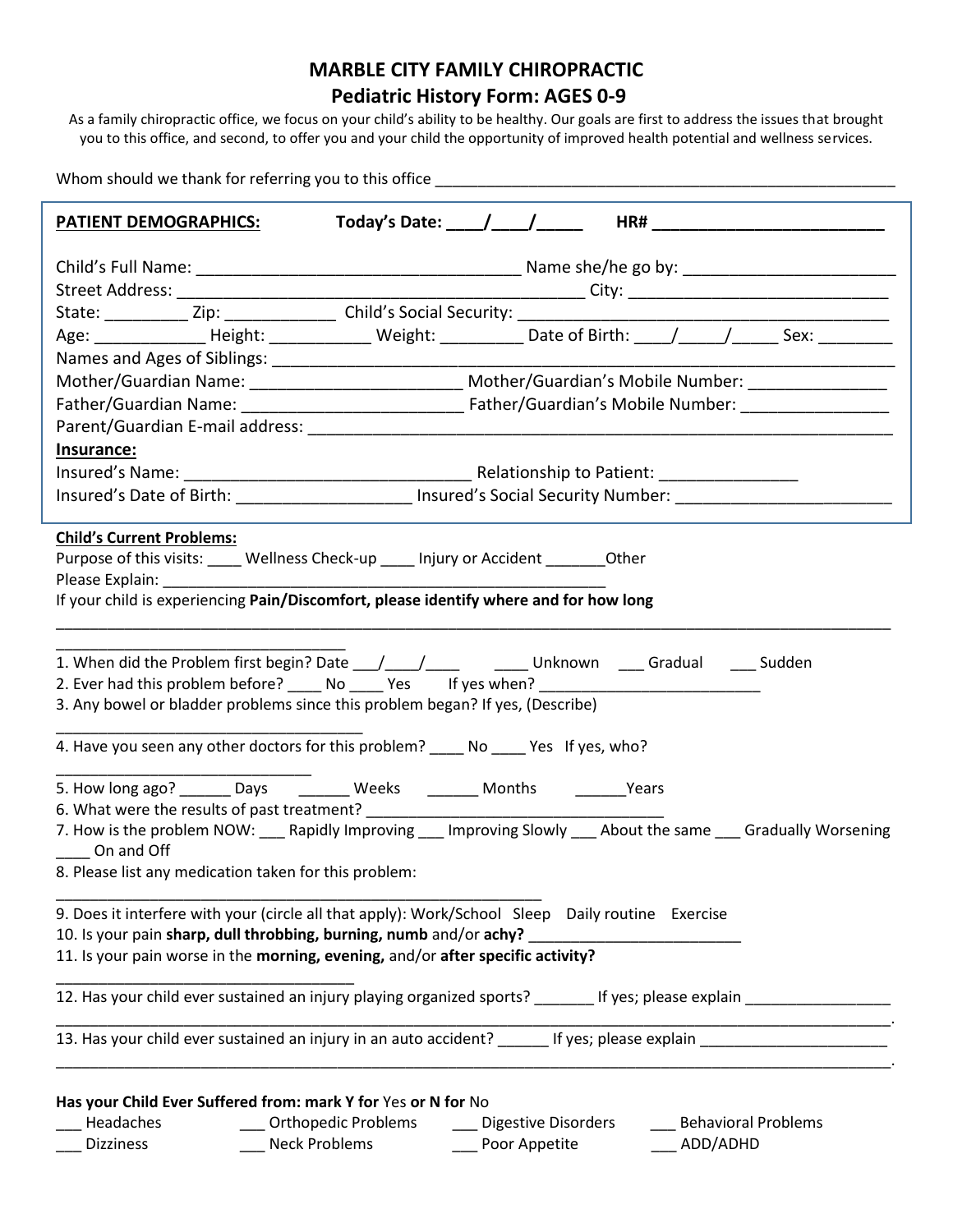| Fainting<br>Leg Problems<br>Joint Problems<br><b>Backaches</b><br>Hypertension<br>Colds/Flu<br>__ Broken Bones<br>Fall from bed/couch Fall from Crib<br>__ Fall from high chair<br>Fall skateboard/skates | Arm Problems<br>Reflux<br>___ Constipation<br>Diarrhea<br>Asthma<br>__ Walking Trouble<br>__ Sleeping Problems<br>Fall off slide           | Stomach Aches<br>Muscle Pain<br>__ Growing Pains<br>__ Sinus Trouble<br>Scoliosis<br>__ Bed Wetting<br>Fall in baby walker<br>Fall off swing<br>___ Fall off monkey bars                                                                                                                                                                                             | Ruptures/Hernia<br><b>Heart Troubles</b><br>Chronic Earaches<br>Poor Posture<br>Anemia<br>Colic<br>__ Fall off bicycle<br>Fall down stairs<br>Fall from changing table |
|-----------------------------------------------------------------------------------------------------------------------------------------------------------------------------------------------------------|--------------------------------------------------------------------------------------------------------------------------------------------|----------------------------------------------------------------------------------------------------------------------------------------------------------------------------------------------------------------------------------------------------------------------------------------------------------------------------------------------------------------------|------------------------------------------------------------------------------------------------------------------------------------------------------------------------|
| <b>Chiropractic History:</b>                                                                                                                                                                              |                                                                                                                                            |                                                                                                                                                                                                                                                                                                                                                                      |                                                                                                                                                                        |
|                                                                                                                                                                                                           |                                                                                                                                            | Have you ever been to a chiropractor before? Yes No Date of last chiropractic visit: ___________                                                                                                                                                                                                                                                                     |                                                                                                                                                                        |
|                                                                                                                                                                                                           |                                                                                                                                            | Are other family members under chiropractic care? Yes No Who?                                                                                                                                                                                                                                                                                                        |                                                                                                                                                                        |
|                                                                                                                                                                                                           |                                                                                                                                            |                                                                                                                                                                                                                                                                                                                                                                      | The vast majority of our patients have experience dozens of falls of impacts (sports/hobby/work related) that could                                                    |
| cause Vertebral Subluxations. Help us discover a few of yours.                                                                                                                                            |                                                                                                                                            |                                                                                                                                                                                                                                                                                                                                                                      |                                                                                                                                                                        |
| $\bullet$                                                                                                                                                                                                 |                                                                                                                                            |                                                                                                                                                                                                                                                                                                                                                                      | Which of the following sports have you been involved in (circle all that apply)? Football, Basketball, Soccer                                                          |
|                                                                                                                                                                                                           | Running, Gymnastics/Cheerleading, Martial Arts, Other:                                                                                     |                                                                                                                                                                                                                                                                                                                                                                      | <u> 1989 - Johann John Stone, markin film yn y breninnas yn y breninnas y breninnas y breninnas y breninnas y bre</u>                                                  |
| $\bullet$                                                                                                                                                                                                 |                                                                                                                                            |                                                                                                                                                                                                                                                                                                                                                                      | Have you ever Fallen down the stairs, Slipped/Fell on the ground (or ice), Had a sports injury, Broken Bone: If                                                        |
| so, which one:                                                                                                                                                                                            |                                                                                                                                            |                                                                                                                                                                                                                                                                                                                                                                      |                                                                                                                                                                        |
| ٠                                                                                                                                                                                                         | Have you been involved in any car accidents/fender benders? Yes<br>Name of Family Doctor/Pediatrician: Name of Family Doctor/Pediatrician: |                                                                                                                                                                                                                                                                                                                                                                      | No Date:                                                                                                                                                               |
| ٠<br>٠                                                                                                                                                                                                    |                                                                                                                                            | Have you ever been seen on an emergency basis? Yes No Reason/Date:                                                                                                                                                                                                                                                                                                   |                                                                                                                                                                        |
|                                                                                                                                                                                                           |                                                                                                                                            |                                                                                                                                                                                                                                                                                                                                                                      |                                                                                                                                                                        |
| ٠<br>$\bullet$<br>$\bullet$                                                                                                                                                                               | Please list any past surgeries (or traumas) and dates:                                                                                     | Exercise: None 1-3x week 1.1 4-7x week 1.1 Unity PE 1.1 Sports 2.1 Other:<br>How many hours of sleep do you get? _________________ Do you have trouble falling asleep? __________                                                                                                                                                                                    |                                                                                                                                                                        |
|                                                                                                                                                                                                           | Do you sleep on your stomach? _______________                                                                                              |                                                                                                                                                                                                                                                                                                                                                                      |                                                                                                                                                                        |
| Dietary/Medication History:                                                                                                                                                                               |                                                                                                                                            |                                                                                                                                                                                                                                                                                                                                                                      |                                                                                                                                                                        |
| $\bullet$<br>Sweets _____                                                                                                                                                                                 | Please list number of doses of antibiotics you have taken:<br>Dairy/Milk products _____ Meat/Fish __                                       | O During the past 6 months: ________________ During your lifetime: _____________<br>Please list name and number of doses of any medications (prescription of Over the Counter) taken:<br>Please list any vitamins/supplements you take: _________________________________<br>Vaccination History: ______________________ Any reaction to them? _____________________ | Do you consume (check all that apply): Soda _____ White Flour products _____ Fast Foods _____ Friend Foods                                                             |
| ٠                                                                                                                                                                                                         | Do you have any food allergies (please list them):                                                                                         |                                                                                                                                                                                                                                                                                                                                                                      |                                                                                                                                                                        |
| YOUR BIRTHING PROCESS:                                                                                                                                                                                    |                                                                                                                                            |                                                                                                                                                                                                                                                                                                                                                                      |                                                                                                                                                                        |
| ٠<br>Number of attendant:                                                                                                                                                                                 |                                                                                                                                            | Location of Birth: Home _____ Birthing Center ______ Hospital (CNM or OB?)                                                                                                                                                                                                                                                                                           |                                                                                                                                                                        |
|                                                                                                                                                                                                           | Please list any complication during pregnancy/delivery:                                                                                    |                                                                                                                                                                                                                                                                                                                                                                      |                                                                                                                                                                        |
|                                                                                                                                                                                                           |                                                                                                                                            |                                                                                                                                                                                                                                                                                                                                                                      |                                                                                                                                                                        |

\_\_\_\_\_\_\_\_\_\_\_\_\_\_\_\_\_\_\_\_\_\_\_\_\_\_\_\_\_\_\_\_\_\_\_\_\_\_\_\_\_\_\_\_\_\_\_\_\_\_\_\_\_\_\_\_\_\_\_\_\_\_\_\_\_\_\_\_\_\_\_\_\_\_\_\_\_\_\_\_\_\_\_